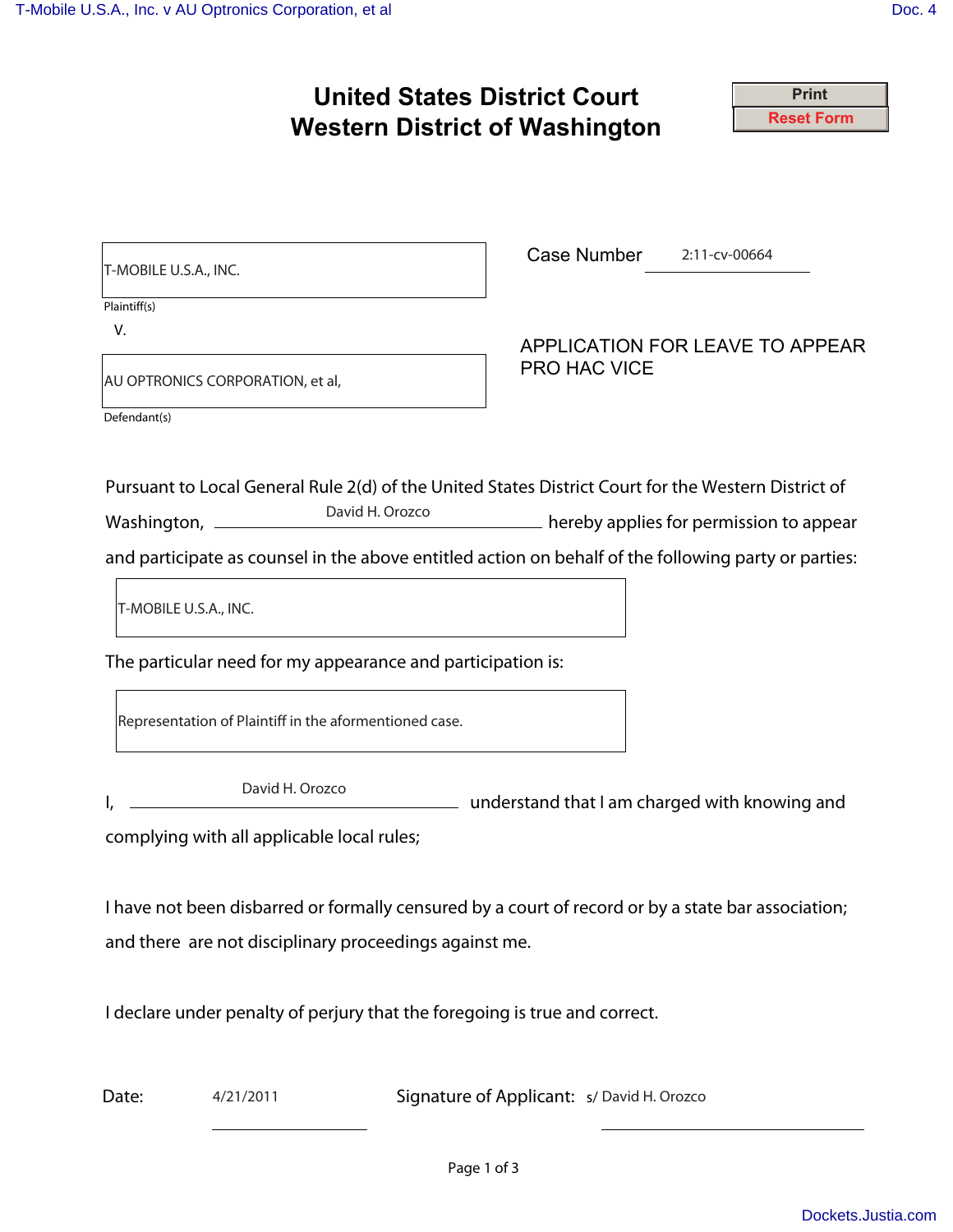|       | Pro Hac Vice Attorney<br><b>Applicant's Name:</b>  | David H. Orozco                    |  |                   |      |            |  |  |
|-------|----------------------------------------------------|------------------------------------|--|-------------------|------|------------|--|--|
|       | Law Firm Name:                                     | Susman Godfrey LLP                 |  |                   |      |            |  |  |
|       | <b>Street Address 1:</b>                           | 1901 Avenue of the Stars, Ste. 950 |  |                   |      |            |  |  |
|       | <b>Address Line 2:</b>                             |                                    |  |                   |      |            |  |  |
| City: | Los Angeles                                        |                                    |  | State: California | Zip: | 90067-6029 |  |  |
|       | Phone Number w/ Area<br>Code Example: 999-999-9999 |                                    |  | 310-310-3100      |      |            |  |  |

## **STATEMENT OF LOCAL COUNSEL**

| I am authorized and will be prepared to handle this matter, including trial, in the event the |                                                    |  |  |  |  |  |  |
|-----------------------------------------------------------------------------------------------|----------------------------------------------------|--|--|--|--|--|--|
| applicant David H. Orozco                                                                     | is unable to be present upon any date              |  |  |  |  |  |  |
| assigned by the court.                                                                        |                                                    |  |  |  |  |  |  |
| Date:<br>4/21/2011                                                                            | Signature of Local Counsel: s/ Brooke A. M. Taylor |  |  |  |  |  |  |
| <b>Local Counsel's Name:</b>                                                                  | Brooke A. M. Taylor                                |  |  |  |  |  |  |
| Law Firm Name:                                                                                | Susman Godfrey LLP                                 |  |  |  |  |  |  |
| <b>Street Address 1:</b>                                                                      | 1201 Third Ave, Suite 3800                         |  |  |  |  |  |  |
| <b>Address Line 2:</b>                                                                        |                                                    |  |  |  |  |  |  |
| City:<br>Seattle                                                                              | State: Washington<br>Zip:<br>98101                 |  |  |  |  |  |  |
| Phone Number w/ Area<br>Code Example: 999-999-9999                                            | 206-516-3880                                       |  |  |  |  |  |  |